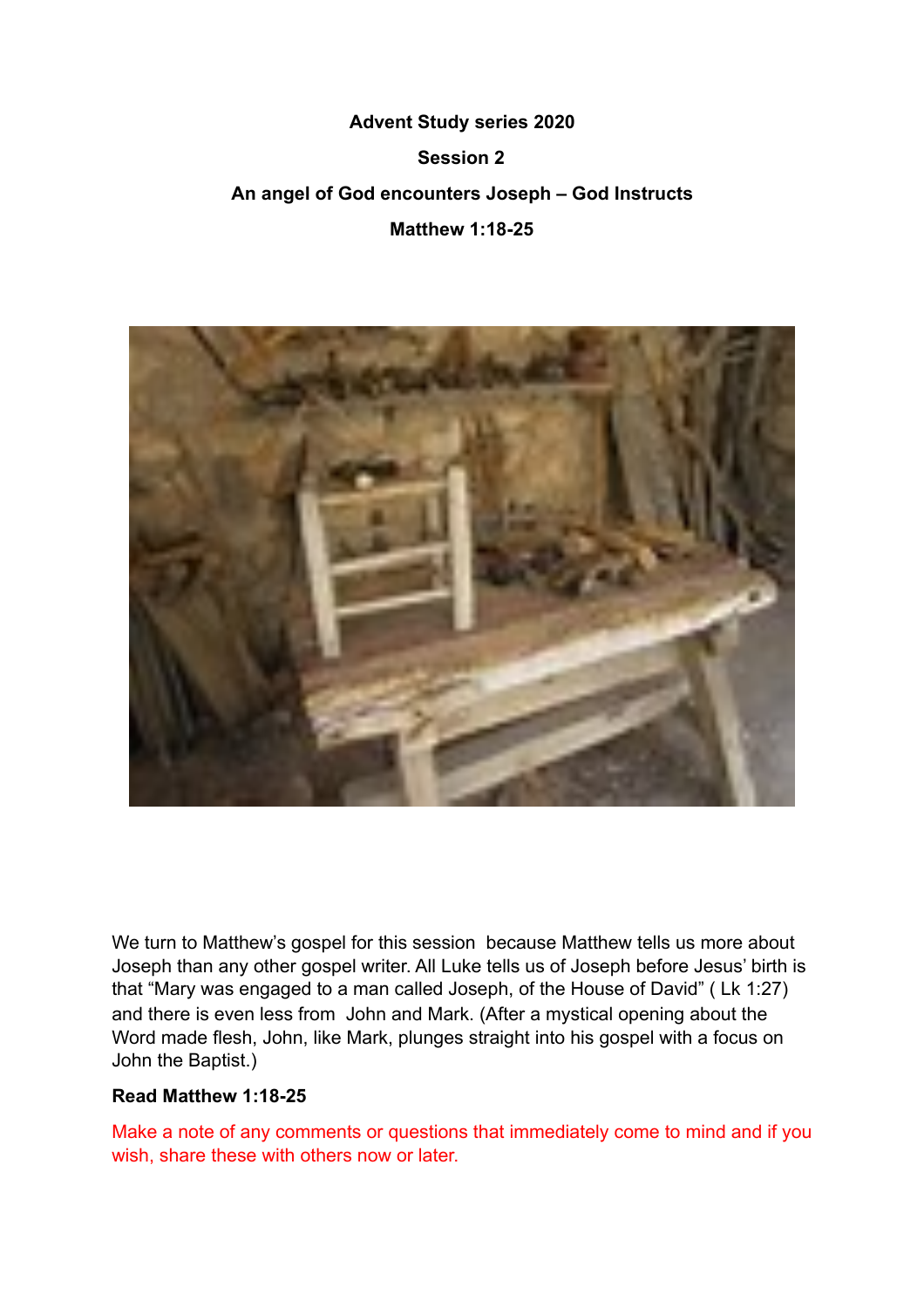Last session we thought about insights from scripture, history and tradition and what they give us to fill in the background to the characters in the encounter. We won't do that for the nameless angel here! But what do we know about Joseph, famous only for his supporting role in the drama of the nativity?

## **Joseph …**

## What do we learn about Joseph - his character, his relationship with God - from this passage?

Joseph is set on not doing the wrong thing (marrying Mary) but kind enough to want to spare her publicly disgrace… (According to the religious and cultural norms of the time, "betrothal" was as binding as marriage and once Mary's condition was known, she would have risked being stoned.)

What has been your experience of making difficult decisions? Where was God in the process?

This encounter is in "dream time" rather than "real time" and God's message is instruction rather than request - but Joseph's response is as obedient as Mary's. Joseph "did as the Lord commanded him." So here we have a righteous man, kind, thoughtful and considerate; a good Jew, obedient to God.

An angel (the same angel? A different one? ) appears to Joseph a second time, after Jesus is born, again with instruction - Get yourself, the child and his mother to Egypt as fast as you can, King Herod is looking for the child ( Matt 1:13 – 15) and later for a third time, to tell Joseph it is now safe to go back to the Galilee. (Matt 2:19)

And that's about it for Joseph, as far as the gospel writers are concerned. Because of the age factor and life expectancy, we presume he died before Jesus began his public ministry but when and where and what family he left, we are not told. However, we do know he was of the House of David.

#### **…of the House of David**

 In contrast to the gospel writers lack of interest in Mary's lineage, Matthew starts his gospel with an exhaustive list that used to be known as "the begatteries'" in the days when the King James version of the Bible was the one used. ('Abraham begat Isaac who begat Jacob...' and so on... and on... and on!). This is possibly one of the most boring passages in scripture and in the introduction to his commentary on Matthew's gospel the theologian Benedict Viviano writes that "seldom has such an important book begun in such a repellent way…"!

But it was a common way in the writing of the ancient Near East.

Convention aside, why do you think Matthew began in this way?

Let's look now at what we can learn of *Joseph from Apocryphal writing, history and tradition*.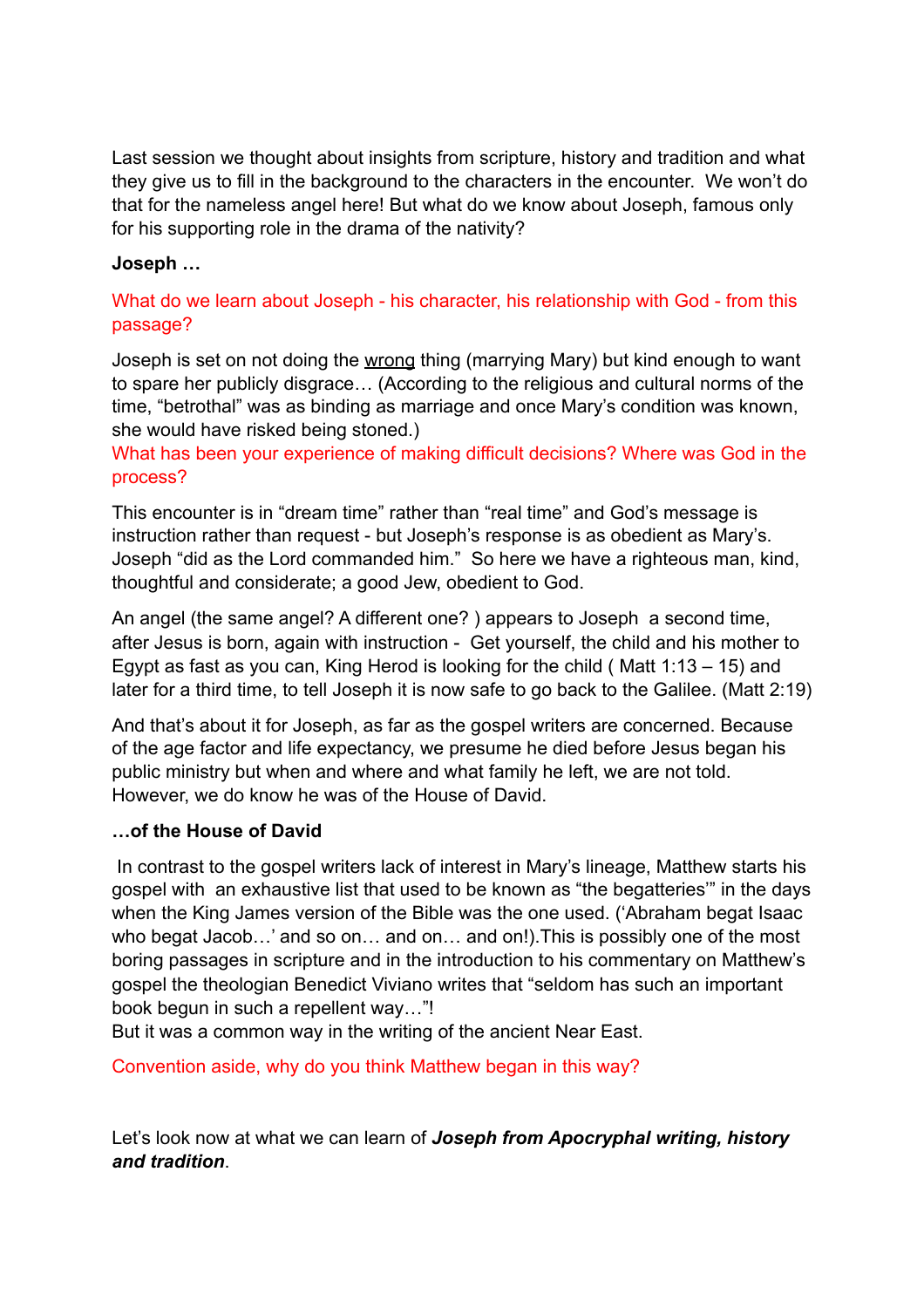The standard image of Joseph is of a man well past his youth, wielding carpenters tools in a humble workshop. This could well be accurate in terms of Joseph's age but in other respects it may be wide of the mark.

Based on Jewish tradition, Joseph has always been assumed to have been appreciably older than Mary, and if this was so, given the culture of the day, it is highly likely that he had been married before and was a widower, almost certainly already a father.

Origen (a late C2nd Christian scholar from Alexandria, with access to oral tradition and documents lost to us now), claimed that Joseph had sons ( probably daughters too but these do not merit a mention!) from a previous marriage. This is supported by the C2nd apocryphal Gospel of James, (also known as the Book /

Protoevangelium of James ) that says Joseph first refused to take Mary as his wife because he was so much older and already had sons. It also records Joseph's later words to Mary, that he will leave her in his house, while he goes away to build his buildings.

… And so to Joseph's trade and status.

Tradition claims that Joseph was a carpenter. This may well be true! However the Greek word for carpenter may equally be used to refer to an artisan of stone or metal and, given the abundance of stone in the region, it is entirely possible that Joseph was a stonemason. But whatever his raw material, in the culture of the day, Jesus would have been very familiar with Joseph's workshop, learning from his earthly father the craftsman's skills.

Whether working in stone or wood, the likelihood is that a man of Josephs age was no humble craftsman but a master builder. In the first century there was a big building programme underway in the region, including a new palace for King Herod and the new town of Caesarea Maritima and master craftsmen would have been in high demand, coming to the region to work from a wide geographical area. This could explain why Joseph was (lodging?) in the nearby town of Nazareth, available to be approached by Mary's family on the lookout for a well set up husband for her…

So, along with what we know and have deduced for ourselves from scripture, holding (or casting aside!) pointers from history and tradition, let's think about the encounter between the angel of God and Joseph…

*These last few weeks have not been easy, one way and another. I had my doubts from the beginning, when her family first approached me with the proposition that I take Mary as my second wife. I knew this was the thing for a widower to do and her father was keen… but my children were past the stage when they needed a mother and all my sadness at losing my precious Miriam welled up again. Could I really be a good husband a second time? And to this young girl? But I did agree. I saw the positives! Our engagement was announced and the wedding was imminent.*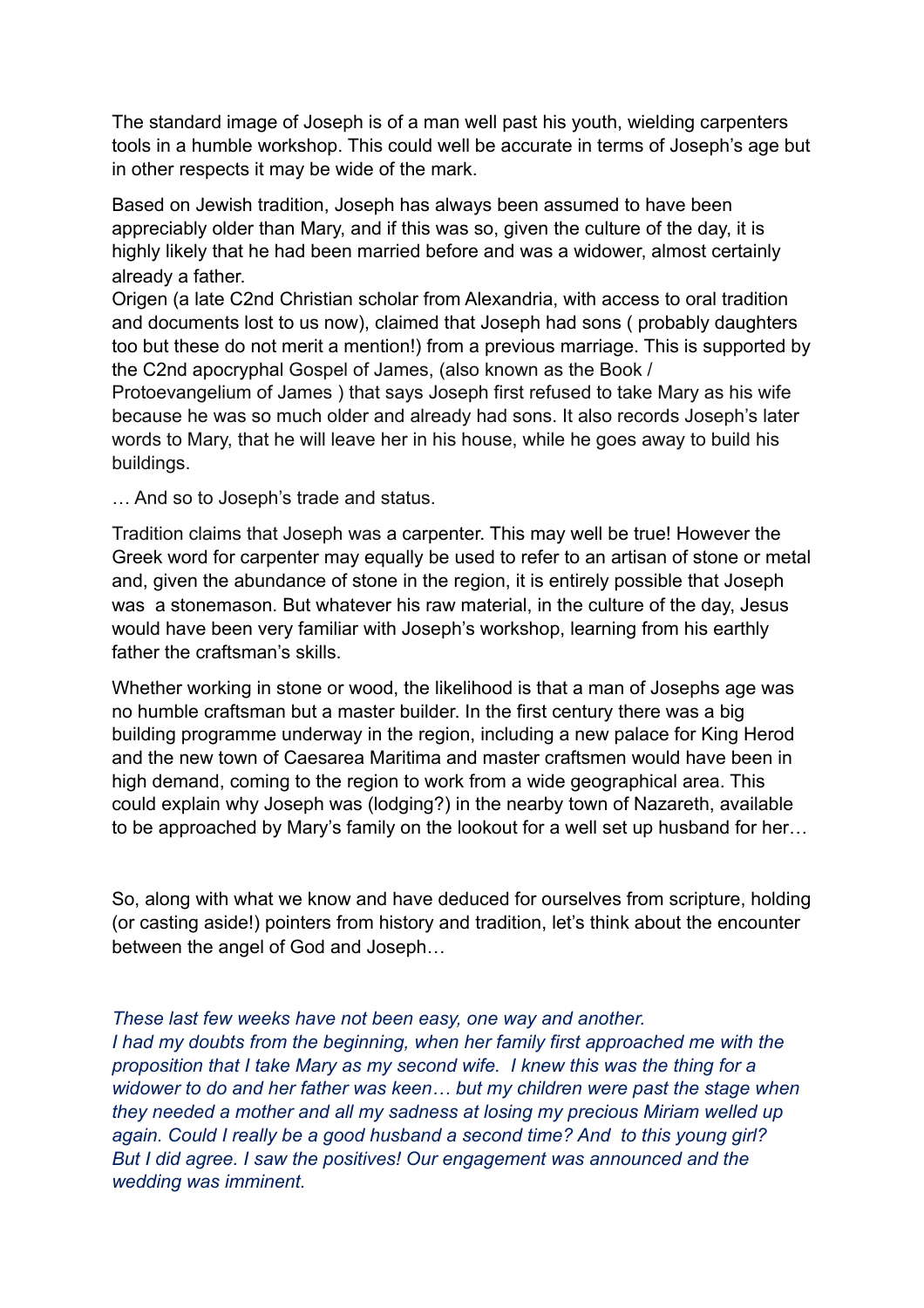*And then the bombshell! Mary – that shy, apparently God-fearing Mary, about whom no-one has a bad word to say, good family and all – told me she was … I struggle to say it… with child! With child! And I was most emphatically NOT the father. I agonised about what to do. The marriage was definitely off but should I dismiss her quietly or publicly shame her? If I made this matter public, in this community, she would probably be stoned . Could I live with that?* 

*The days were so busy, not only with my own work but overseeing the youngsters drafted in for the less important elements of the building project – Herod was, as you would expect, very demanding – that there was no time to think. And once I went to bed, sleep was impossible with everything going round in my head …* 

*…It's funny how Joseph claimed to find it impossible to sleep when I was charged by God to appear to him in a dream. But then, mortals are funny if you ask me. And God often chooses to communicate with them this way… So I duly appeared to Joseph and hoped he would hear, understand and remember God's message, sleeping or not…* 

*I suppose I was just so exhausted that night that I did fall asleep – and dreamed. I had the most extraordinary dream! So vivid! So clear! An angel came to me and spoke my name and told me to take Mary as my wife and why. Did I say it was extraordinary?* 

*It was as if I was awake all the time and I really HAD seen an angel. But I must have been asleep because it was dark when I went to bed and the next thing I knew was that daylight filled the room.* 

*And I woke up knowing two things: one that this was a dream I would NEVER forget and two, that I had to go ahead with the marriage. I got up and went to see Mary…* 

Why do you think God chose to communicate with Joseph in a dream?

There are examples of God communicating to people in dreams throughout scripture, especially in the Old Testament.

#### **Before you look below** can you think of any?

Here are some famous examples of God using the medium of dreams to communicate, from the Old Testament records of the ancient Israelites - **Jacob**, Genesis 28:10 – 15 / **Laban**, Gen 31 :24 / **Joseph**, Gen 37 :5-11 / **Pharaoh**, Gen 41:1-18 / **Solomon**,1 Kings 3:5-15 / **Nebuchadnezzar**, Daniel 2:1-47

**Numbers 12:6** and **Jeremiah 23:23-32** imply that it is relatively common for someone to claim God spoke to them in a dream.

The Numbers reference suggests God speaks to prophets (Note that this does not